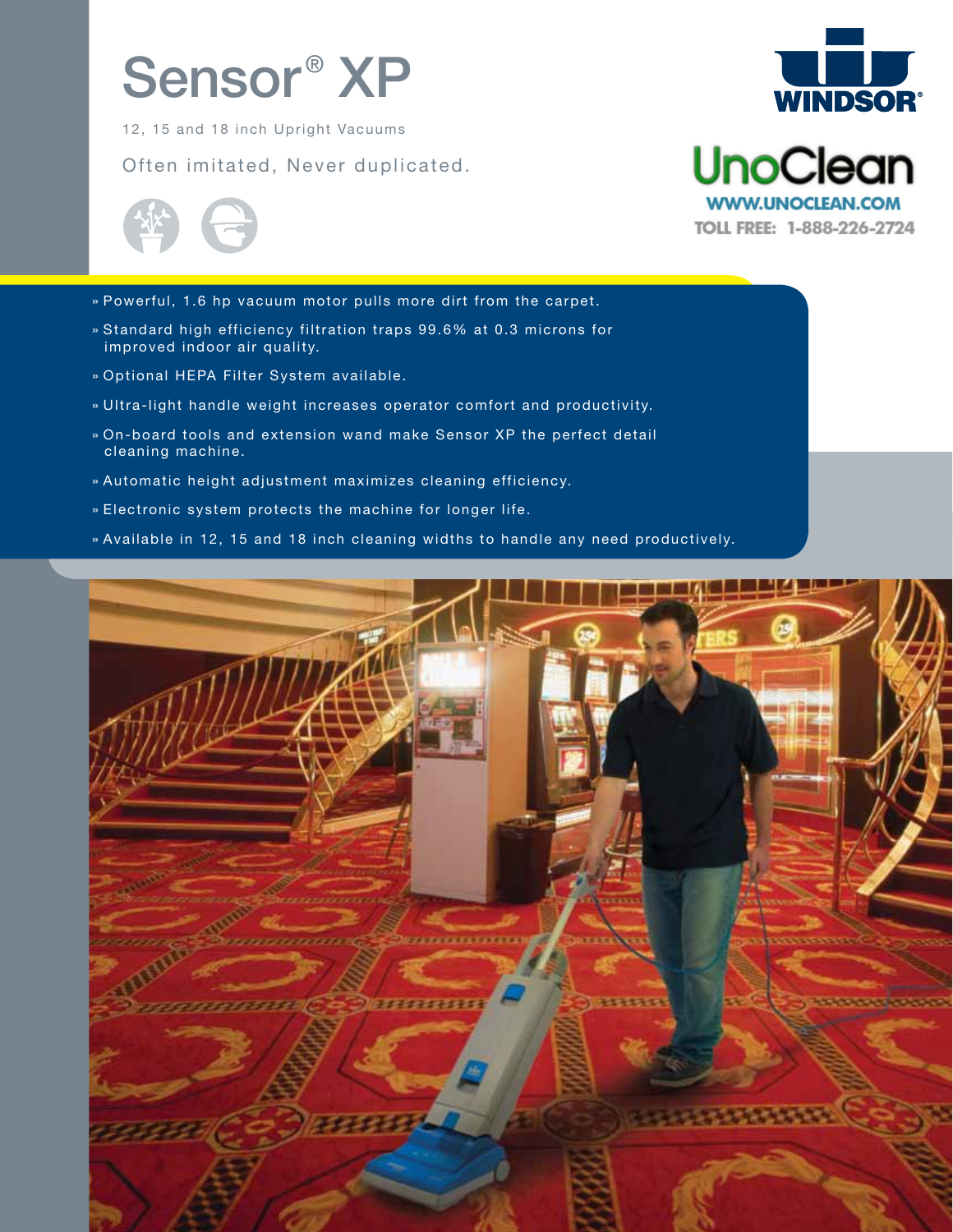## Five reasons why you should be using the Sensor XP

## **D** Light, Quiet and Easy to Use

#### Sensor XP provides effortless vacuuming:

- » Light handle weight—only 1.5 pounds.
- » Electronic control alerts the operator when bag is full or brush is jammed.
- » Brush automatically adjusts for any carpet or hard floor surface.
- » Brush-assisted movement.
- » Flat-to-floor hinge for cleaning under furniture.
- » Extension hose for hard-to-reach areas.
- » Quiet operation.

#### 2 Simple to Maintain

#### Sensor XP's unique design simplifies machine maintenance:

- » Lights indicate when to change bag or if brush is jammed.
- » Brush belt compartment is sealed from grit, assuring years of use without belt replacement.
- » Brush releases with the push of a button for quick changing.
- » Removable handle for easy electrical cord service.

## **3 Reliable Cleaning Performance**

#### Sensor XP's durable construction and special safeguards provide dependable, high-efficiency vacuuming:

- » Automatic brush adjustment maximizes cleaning efficiency.
- » Automatic system also prevents premature brush, bearing and motor wear.
- » More powerful 1.6 hp, two-stage vacuum motor for superior dirt pick up.
- » Sensor XP shuts off if warning lights are ignored for longer machine life.
- » Backed by Windsor's extensive parts and technical service support.

#### 4) Increased Productivity

#### A Complete Vacuuming System in One Machine Sensor XP increases productivity for many cleaning applications:

- » On-board hose for above-the-floor cleaning.
- » Extension wand with easy-grip handle to vacuum in hard-to-reach areas.
- » Crevice tool and upholstery brush stored on back of machine.

### **5 High Filtration for Cleaner Indoor Air**

#### Unlike most vacuums that throw dust back into the air, Sensor XP discharges only clean air:

- » Standard three-step filtration system traps 99.6% at 0.3 microns.
- » Optional HEPA filtration system traps 99.97% at 0.3 microns.
- » High filtration systems trap harmful particles and allergens.





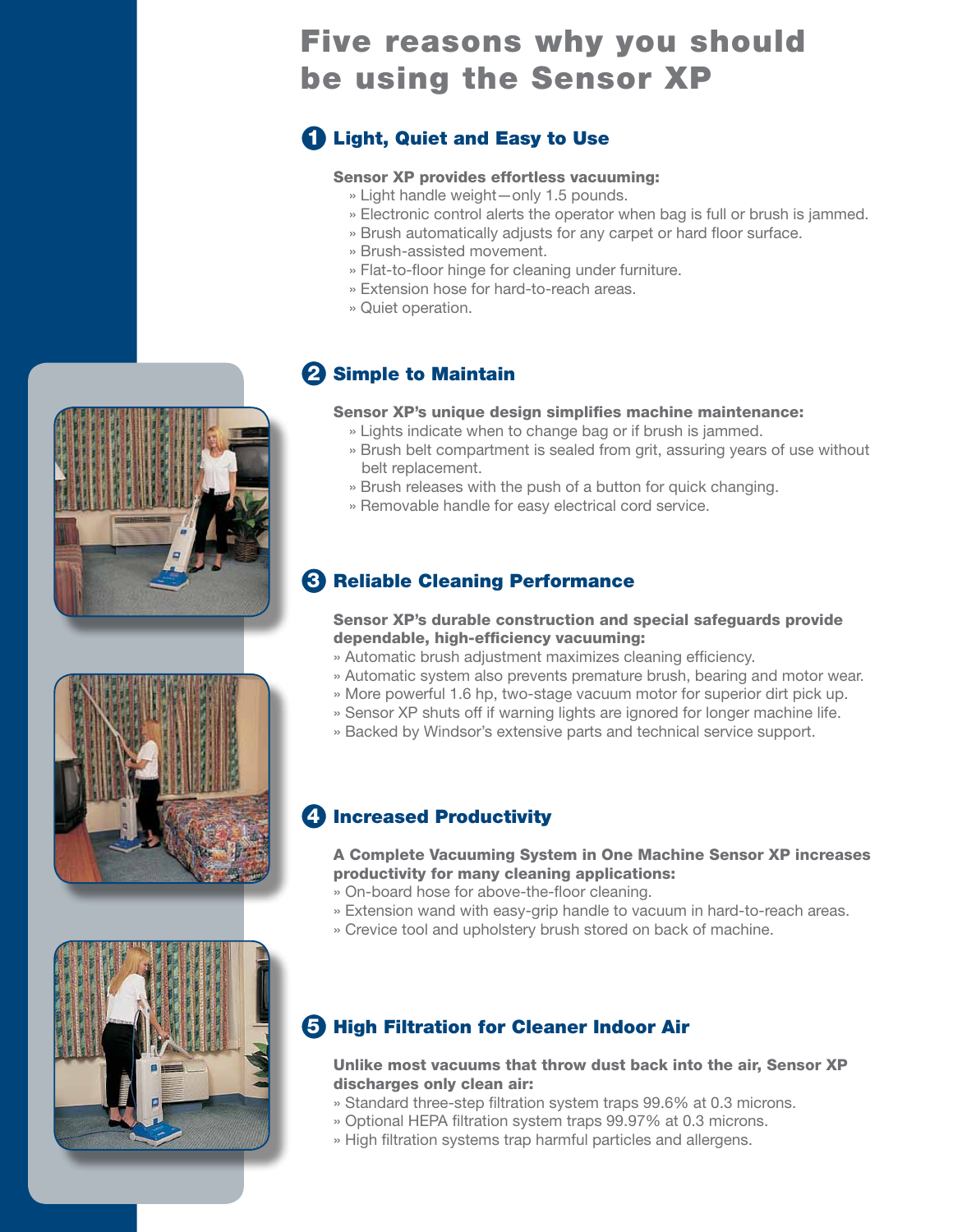

#### Sensor XP's 0.3 micron filtration system increases performance and improves indoor air quality.

- 1. Triple-lined bag filters out dust and dirt.
- 2. Off-set Air Quality MicroFilter™ provides increased vacuuming performance. HEPA filter kit available (part #5827W/8.628-485.0).
- 3. Final exhaust filter catches motor exhaust particles.
- 4. Precision-engineered body parts prevent seam air leaks.









 $3$  minimire  $-$  4

1

- 
- 4 » In the upright storage position, Sensor XP's adjustment wheel lifts the brush

2